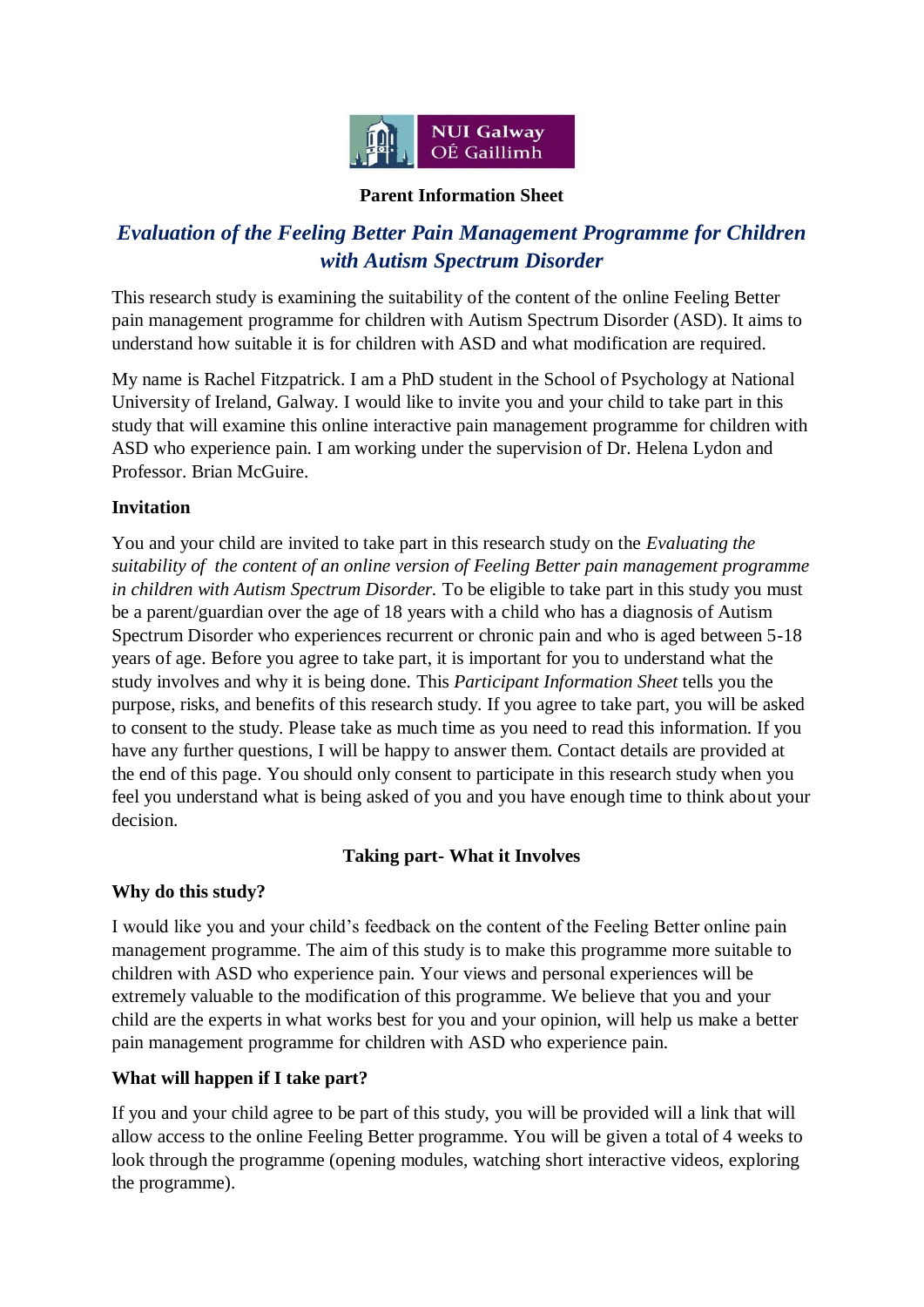After 2 weeks the researcher will arrange a short call (no more than 40 minutes). The researcher will ask you some questions about modules 1-4. The researcher will then arrange another call 2 weeks later where questions will be asked about modules 5-9. The researcher will provide the list of questions asked to all participants so that they are aware of the questions being asked. You and your child will be asked about your opinions on the content of the pain management programme (likes, dislikes, suggestions) as well as experiences dealing with pain and problems you may have encountered.

# **Outline of Study**

- After 2 weeks researcher will arrange a call to discuss modules 1-4
- 2 weeks later researcher will arrange a call to discuss the final module 5-9

We hope this conversation will be fun and interactive throughout for your child.

# **How long will my part in this study last?**

You and your child will meet with the researcher through Zoom for approximately as long as it takes to get your views, this could be quite short or as long as 1hr. There will be a total of 2 calls with the researcher (no more than 40 minutes) where you and your child will discuss the modules within the programme. A zoom link will be sent to you once you and your child consent to taking part in this study.

# **What are the possible benefits of taking part?**

The aim of this research is to examine the usability of the online Feeling Better pain management programme for children with ASD and ID and what age range this programme is best suited for i.e. 5-8yrs, 9-12yrs or 13-18yrs. The findings of this research will tell us what age range this pain programme is best suited for and if you child is within the targeted age range.

At the end of the meeting, your child will receive a certificate of achievement.

# **What are the possible disadvantages and risks of taking part?**

The researcher will ask you and your child your opinions on the current programme and ask you to reflect on previous experiences. There, there is a small risk that you may find some of these questions distressing as they relate to experiences of pain. Contact details of helplines are provided if you become distressed. You can also contact members of the research team for advice and support if required. At any time if you wish to stop the conversation with the researcher you can do so without giving any reason.

# **What happens at the end of the study?**

At the end of this study, data will be analysed and prepared for publication. If you would like to know the findings of this research, the researcher will provide you with a short summary of the findings following completion of the study. All data will be kept confidential throughout. You and your child's identity will remain confidential. You and your child's name will be changed for analysing the data, a pseudonym will be used to disguise your identity. Your names will not be published or disclosed to anyone outside the research team. Only the researcher will have direct contact with you and your child. Data will be kept confidential throughout.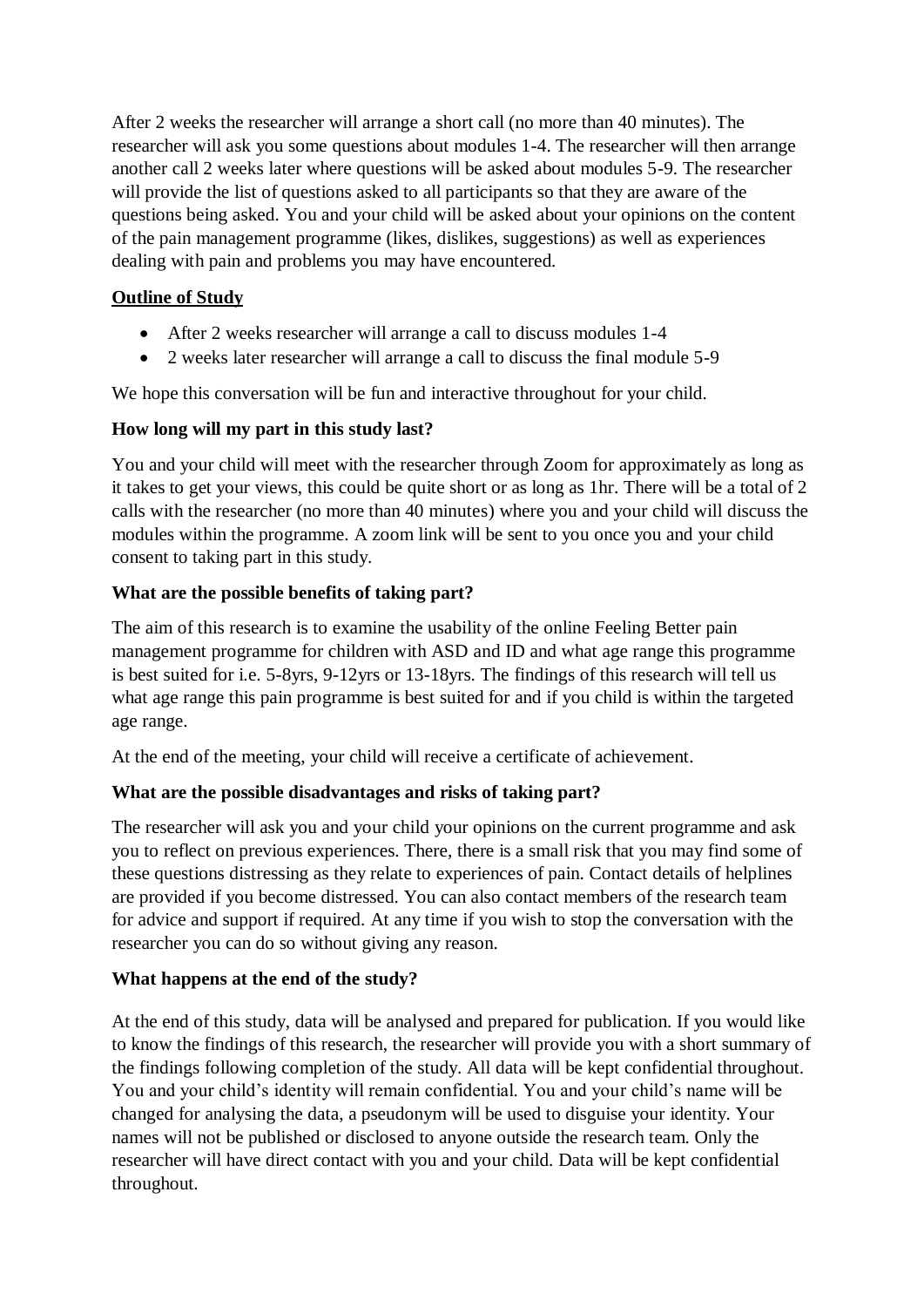# **What happens if I change my mind during the study?**

You are entitled to change your mind about participating in this study at any time. If you decided to opt-out of this study your data will be removed from this study. If you have any questions in relation to the study, please contact the researcher, I will be happy to answer any questions you may have.

# **Who do I contact for more information or if I have further concerns?**

If you have any further questions in relation to this study, please do not hesitate to contact the researcher. I will be happy to answer any questions you may have. Alternatively, you may wish to talk to my supervisors regarding this study. This research does not offer any advice at all and the aim is to capture information on how suitable the Feeling Bette pain management programme for children with ASD and ID. Contact details of helplines are provided at the end of this participant information sheet if you have become distressed.

## **Researcher:**

**Name:** Rachel Fitzpatrick **Email**: [r.fitzpatrick7@nuigalway.ie](mailto:r.fitzpatrick7@nuigalway.ie) **Telephone:** 0874145989

#### **Supervisor:**

**Name:** Dr. Helena Lydon **Email:** [helena.lydon@nuigalway.ie](mailto:%20helena.lydon@nuigalway.ie) **Telephone:** 091-524457 Or **Name:** Professor Brian McGuire **Email:** [brian.mcguire@nuigalway.ie](mailto:brian.mcguire@nuigalway.ie) **Telephone:** 091-493266

If you have any concerns about this study and wish to contact someone in confidence, you may contact: **The Head of School (Prof. Brian McGuire), School of Psychology, National University of Ireland, Galway at [brian.mcguire@nuigalway.ie o](mailto:john.bogue@nuigalway.ie)r 091493266** 

**Or**

If you have any concerns about this study and wish to contact someone independent and in confidence, you may contact The Chairperson of the NUI Galway Research Ethics Committee, c/o Office of the Vice President for Research, NUI Galway, [ethics@nuigalway.ie](mailto:ethics@nuigalway.ie)

## **National Helplines**

#### **Chronic Pain Ireland**

The CPI telephone support service is available 3 days a week (Tuesday, Thursday & Friday) from 9:30 am to 5:00 pm.

If you would like to talk to someone confidentially call the CPI Helpline on 01 8047567. The staff are here to provide you with information and support. Alternatively, you can email [info@chronicpain.ie](mailto:info@chronicpain.ie) or visit [www.chronicpain.ie](http://www.chronicpain.ie/) for more information.